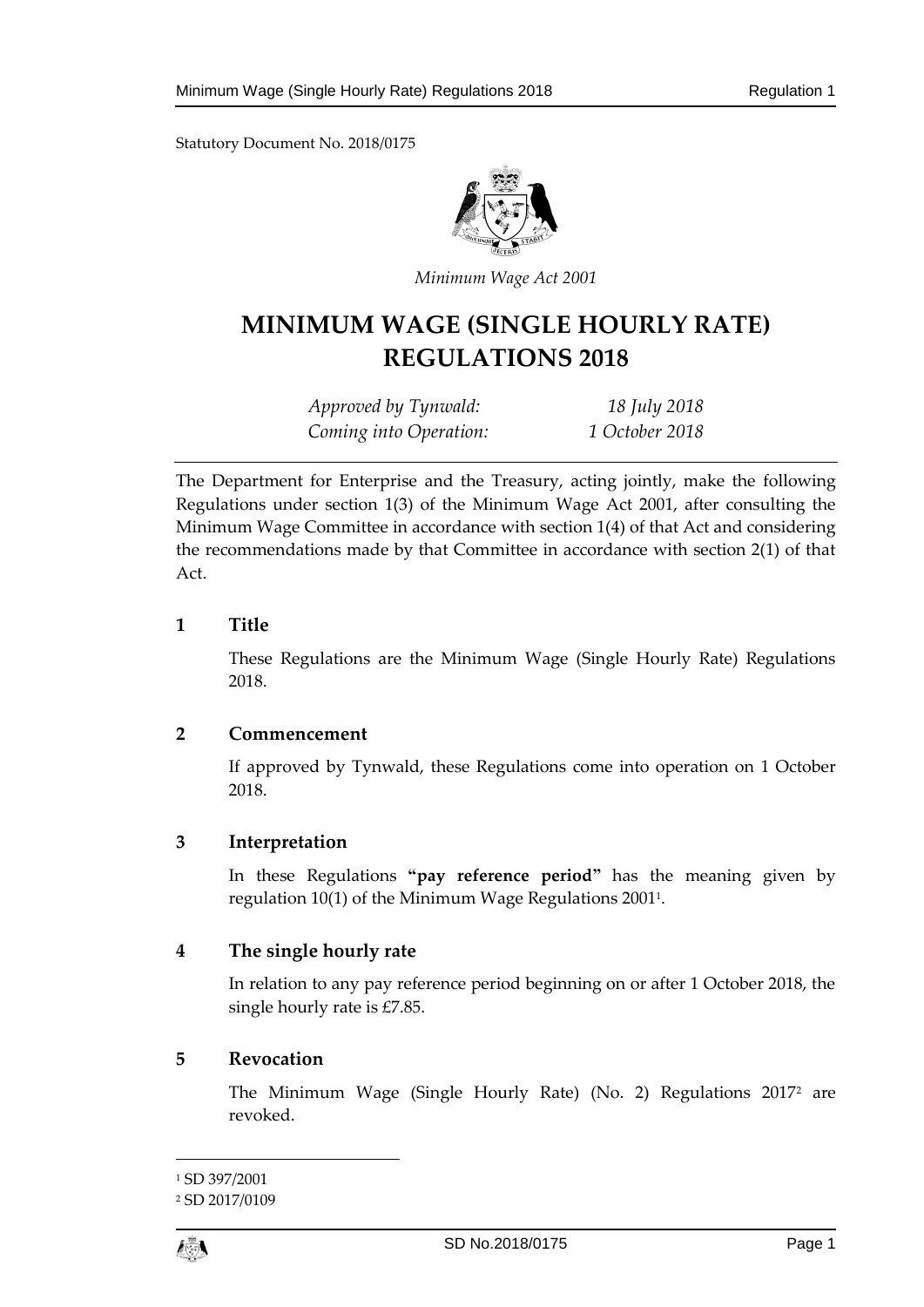**MADE 28 JUNE 2018**

#### **LAURENCE SKELLY**

*Minister for Enterprise*

**A L CANNAN** *Minister for the Treasury*